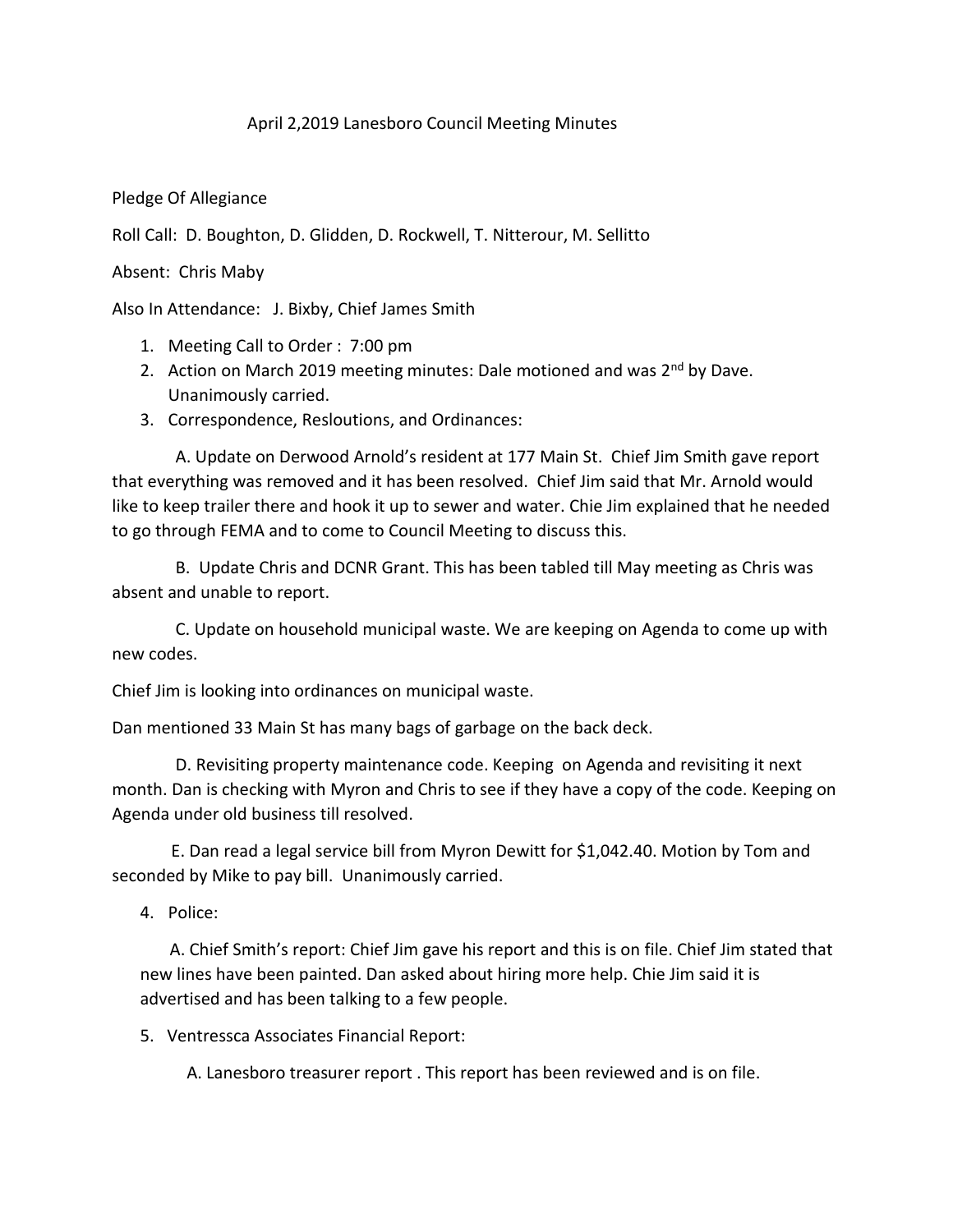6. Visitor: Jerry and Sandy Benson. Steve Tourji

7. Streets:

 A. Update on bids to tar, chip and seal Convent St. There has been no bids. Tom questioned on talking to Harmony about cleaning the shoulders of the road and fixing the two grates that are to high by Dale's home and Mazy's Hair Salon. Tom is going to check in on a quote from them. Report at next meeting.

8. Parks and Recreations:

 A. Purchasing signs for Park stating it closes at dusk. Chris has ordered the signs. For the park with the No Parking signs.

B. Dan will be removing the broken picnic tables out of park at the Lucina Park.

 9. Sewer: No problems. 911 Viaduct Street wants the sewer capped off. Council wants the yard cleaned up before this sewer get capped off.

10. Community Center:

 A. Refunds to parties of \$25.00 towards rental. Dan brought it up to refund \$25.00 to 2 parties due to inconvenience. There was no heat. Dale did get the furnace working again. Unanimously carried to refund.

B. Barnes Kasson will be using Lucina Park for their Easter Egg Hunt on April 13,2019.

 C. New mulch needs to be purchased for the park. The old needs to be removed and approved much must be put in. Mike will be checking in on this. Report next meeting.

 D. Chie Jim requested the trees be trimmed down so that he will be able to see park better.

E. Dan will be asking Jim Maby if he would be able to mow the grass for us.

 F. Kathy Miller requested using the center for a food bank once a month. Anyone may sign up. This way they know how much they will need. It will start April 25,2019. Unanimously carried.

11. Website/Facebook: Nothing to report.

12. Old Business:

 A. Steven Tourje from NEPA Update. The contract was reviewed by the board. The contract has been signed. It is on file. It will be starting next summer. It will take about three months. There will be no franchise charge. Motion to accept by Tom and seconded by Mike. Unanimously carried.

13. New Business: